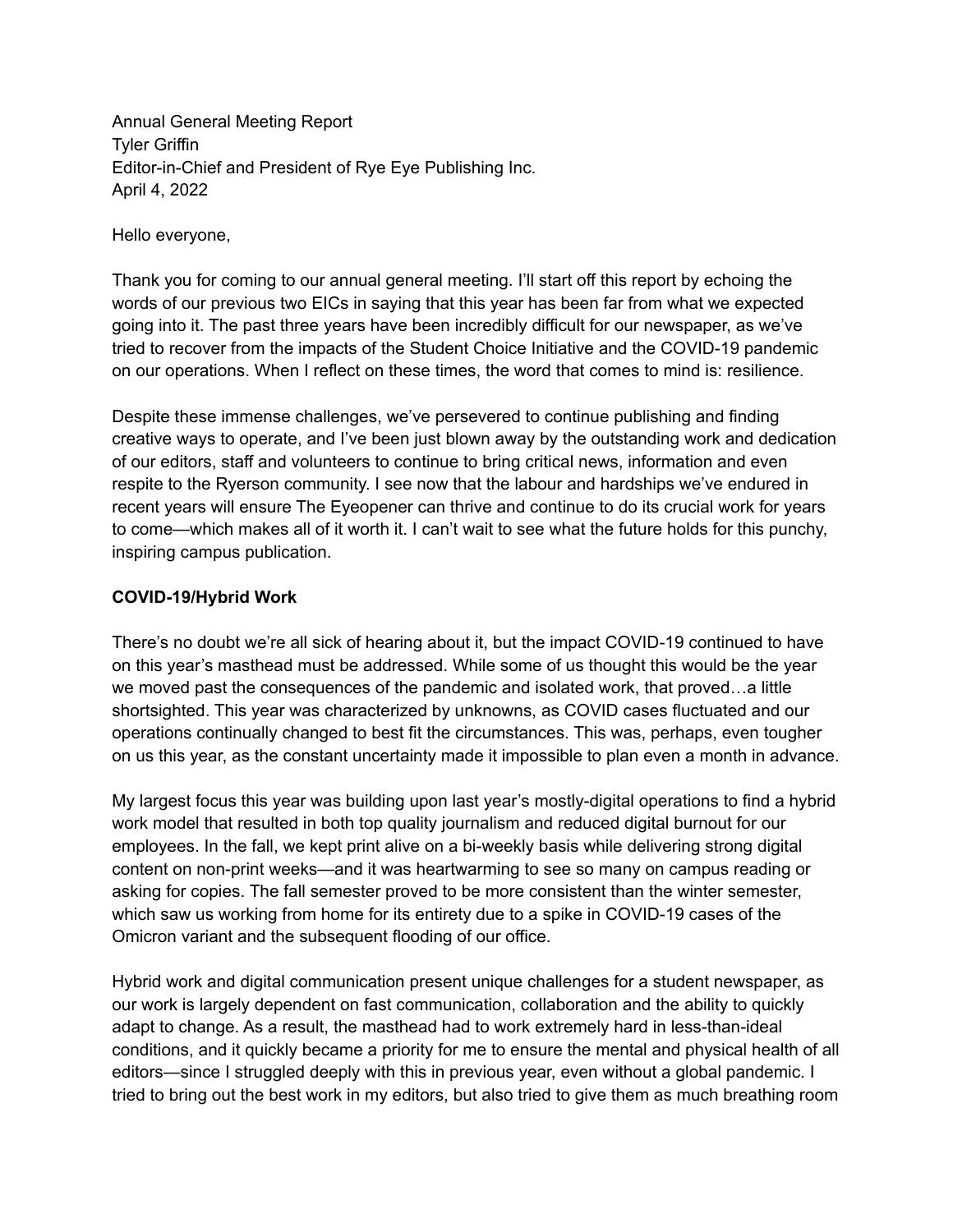as possible when work, school or the general circumstances became too much. I believe this strategy allowed everyone to produce work they were proud of and had ownership over, while also prioritizing their health and academics. The result, in my opinion, was still top-quality journalism, which is what happens when you prioritize health above labour.

Though we were still able to accomplish some incredible things this year, the circumstances of our situation means we had to compromise on certain ambitions—mainly our investigative projects and the revamping of our website. But we're trying not to be too hard on ourselves, and hopefully this can be a focus for next year's editors if better working conditions allow it.

I'm so proud of our team for producing 10 beautiful print issues and weekly digital content; reporting on the issues that mattered to Ryerson students, as well as stories of joy and community, showing students that while they were apart, they were never alone.

## **Coverage of Ryerson's renaming and the Indigenous community**

There's no doubt that our biggest reported focus this year was on Ryerson's renaming and ongoing process of "reconciliation." Across all sections, we made this an editorial priority early on in the year. Historically, we haven't always been on good terms with the Indigenous community at Ryerson given previous mistakes in our reporting on Indigenous issues. So it was beautiful to see our editors make a conscious effort to turn that around this year, and we were the only publication dedicating consistent coverage to this process beyond the big headlines. From the news team breaking the renaming story to the communities section's coverage of the renaming committee, to Miranda Black's opinion writing and student input on the name change—we've seen largely positive reactions to this coverage and effort, both from Indigenous and settler community members.

As Ryerson is set to announce its new name to go into effect next school year, I'd encourage the next editor-in-chief to keep this editorial focus even if the conversation on Egerton Ryerson and the residential school system dies down. Indigenous Peoples and communities have been misrepresented my media for far too long, and campus papers are in a unique position to help set us on a course correction by telling Indigenous stories—both positive and of their hardships—at all times, in all sections, even when they're not trending news topics.

#### **2022 RSU Election**

Covering a students' union that did not want to be contacted was another highlight of this year, as it taught our editors how to get creative when reporting on sources who evade accountability. Our news team did unparallelled work this year covering a faulty election process, highlighting the failures of this year's executive team and making sure students knew what was being done with their money.

While this made for good reporting with clear impact (more on that below), I would recommend next year's editor-in-chief and news editors connect with the incoming Ryerson Students' Union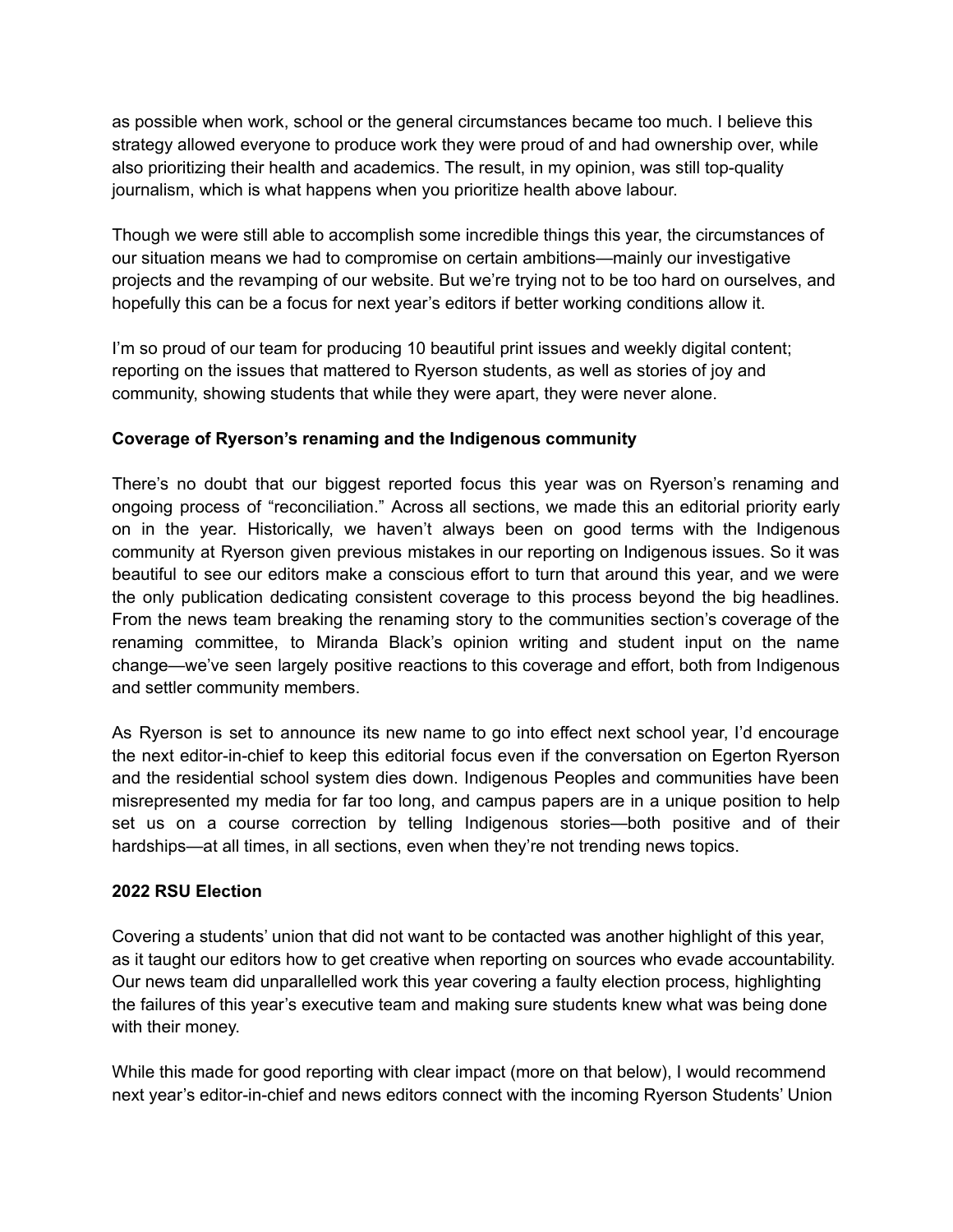executives early on to establish clear guidelines for communication and regular interviews. This should be something all parties can agree on as in the best interests of students.

## **SECTIONS**

**News:** Heidi Lee, Thea Gribilas, Edward Djan and Sarah Tomlinson produced some of the best student news reporting in the country this year, evidenced by their win of a national news reporting JHM award. They worked tirelessly to uplift the Indigenous community at Ryerson, stayed on top of the fall of the Egerton statue in the summer and broke the largest student news story in Canada by being the first to report Ryerson's decision to rename. They provided crucial public service journalism by documenting students' return to campus, changing public health protocols and constant campus closings and re-openings. Their reporting on the RYerson Students' Union elections had far-reaching impact, acting as one of the few sources of information for students in a year when executives refused to answer emails or respond to interview requests. I have no doubt that their work contributed to the first independent RSU president being elected in recent memory. These four are some of the most talented and dedicated reporters I know and I can't wait to follow what will surely be long and illustrious careers that began here at The Eyeopener.

**Arts & Culture:** Elizabeth Sargeant's work as arts and culture editor provided much needed human interest stories to take students' minds off all the doom and gloom. She highlighted artists from communities that have traditionally not been featured by arts writing in Canada and told impactful stories through the lens of social change. She managed to capture the inspiring and creative community at Ryerson at a time when they've been more disconnected than ever, providing an alternative editorial voice that made our newspaper fun and punchy. Her special digital issue, The Body Issue, brought attention and acceptance to our strange bodily functions in a way no other media has done before (except maybe David Cronenberg films). Elizabeth worked tirelessly every day to improve herself as an editor, journalist, writer and member of her community and it's been nothing short of beautiful to watch her immense development in such a short period of time.

**Business & Technology:** No one can bring a business or tech angle to the news like Charlize Alcaraz can. As early as last summer, Charlize provided alternative angles to news happening on campus, which has never been more important in a year of working and learning using mostly digital platforms. She expanded the biz & tech section's focus with stories on student entrepreneurs, tech innovations,the intersections of green technology, gaming, cryptocurrency, women in business and more. More recently, Charlie brought previously-taboo conversations about students' personal finance into the open and featured unique multimedia elements. November's Unplugged Issue perfectly encapsulated the highs and lows of the digital lives we've been living these past few years. Charlize somehow solidified the business founders and techies as the cool kids on campus, and I look forward to seeing where her passion for these subjects takes her.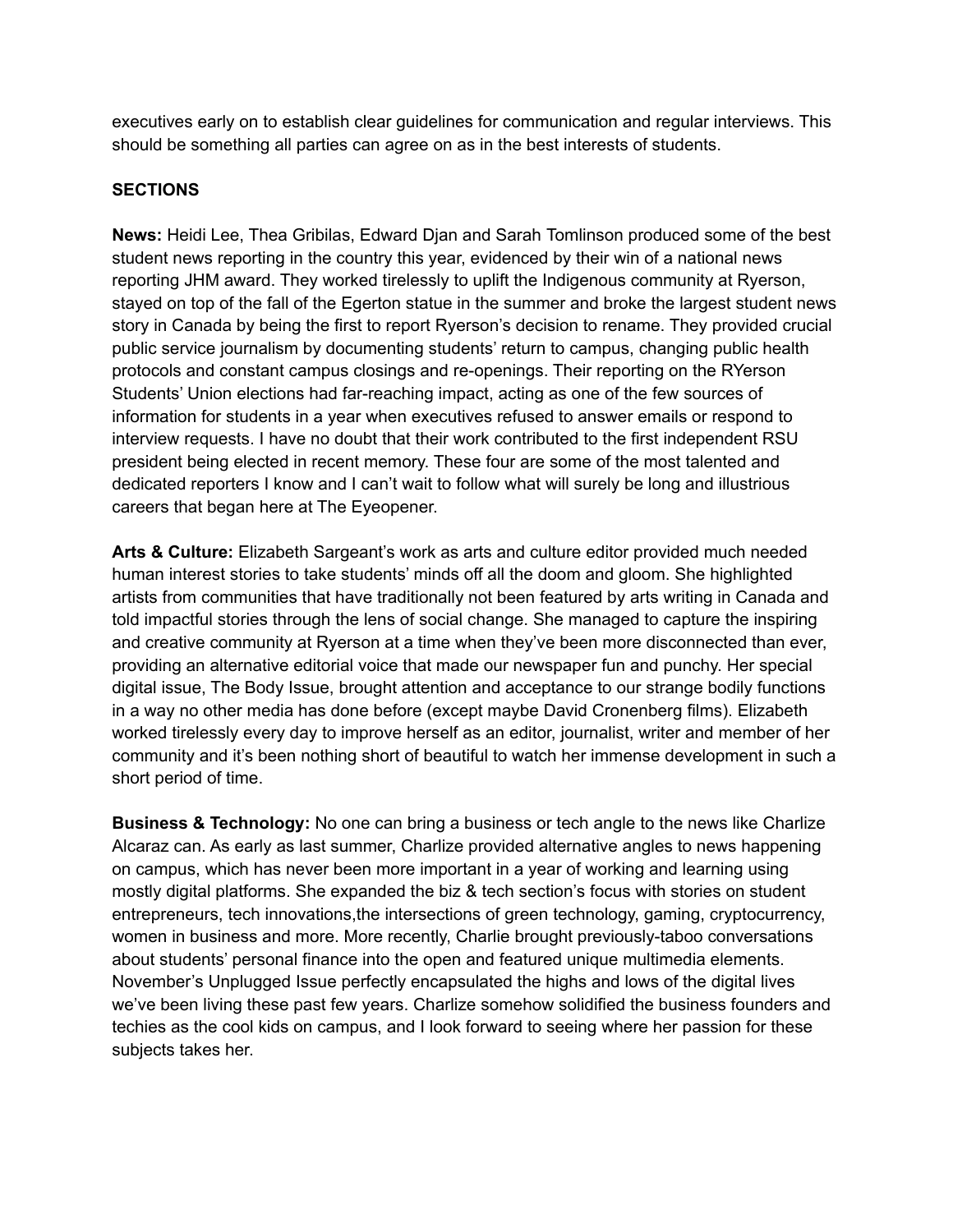**Communities:** Serena Lopez and Mariam Nouser developed working relationships with individuals and communities The Eyeopener has historically failed to accurately represent, and placed their voices in context of broader inequalities and systemic failure, such as that of Miranda Black's experience on the renaming committee. But they also told inspiring, positive and joyful stories, to ensure we remember that do-gooders are all around us and inspire us to do the same. Mariam and Serena sought to always lend their editorial powers to those who needed them more than we do, and all journalists could learn from how they employed empathy as an effective and necessary journalistic tool.

**Sports:** Gavin Axelrod was given the enormous task this year of covering the return of athletics after two years away, alongside game recaps and constant gym closures. Despite this workload made for two, Gavin still managed to go above and beyond, capturing eventful seasons for varsity teams, notable player profiles, breaking news related to COVID and even areas of athletics we had never touched on before. He covered social movements in sports and strived to tell stories that went beyond the scoreboard and into the identities behind student athletes' masks and jerseys—such as OUA athletes not being granted 'elite' status and the push to remove the name 'Ryerson' from varsity branding. All this work culminated in our recent Year in Sports issue and coverage of the women's basketball and men's hockey teams at nationals. His daily dedication re-built an engaged sports readership and pool of contributors that were hungry to get back to competition, and the sports community is back stronger than ever thanks to his efforts.

**Features:** Abeer Khan strived to produce features that not only supplemented our news coverage but also provided new ways to look at it, facilitating the creation of stories that students could not just empathize with but see themselves in. From sexual harassment on campus to vaccine hesitancy to international student issues, she worked to the vone to seek out fresh, nuanced topics to dive into and supported writers through the gruelling feature writing process. This year's Love & Sex issue, dubbed Love, Sex & Fandom, was unlike any previous L&S issue I had seen before; a one-of-a-kind project that opened our eyes to the complex ecosystems that exist within fandom and fanfiction, solidifying them as legitimate vehicles for romance and sexuality. Outside of her editorial work, Abeer has shown immense leadership this year, and was always looking to be a helping and encouraging hand that improved her own work as well as that of everyone around her.

**Fun & Satire:** There's not much that can be said about Rochelle Raveendran's work this year in the fun & satire section that hasn't already been said, but I'll reiterate once more that Rochelle is the funniest person I know. Her masterful satire always punched up, and managed to capture the sheer absurdity of the times we're living in. From the Ryerson Students' Union to campus conservatives, to the Ryerson administration and the pseudo-professionalism of the corporate world—no one was safe from the wrath of Rochelle's pen. Her special Human Nature issue was a beautiful and lighthearted reminder of the importance of treating the natural world with respect, and she's worked incredibly hard to train contributors in the craft of satire writing. I've heard from students across the country who have lauded the section's work this year, and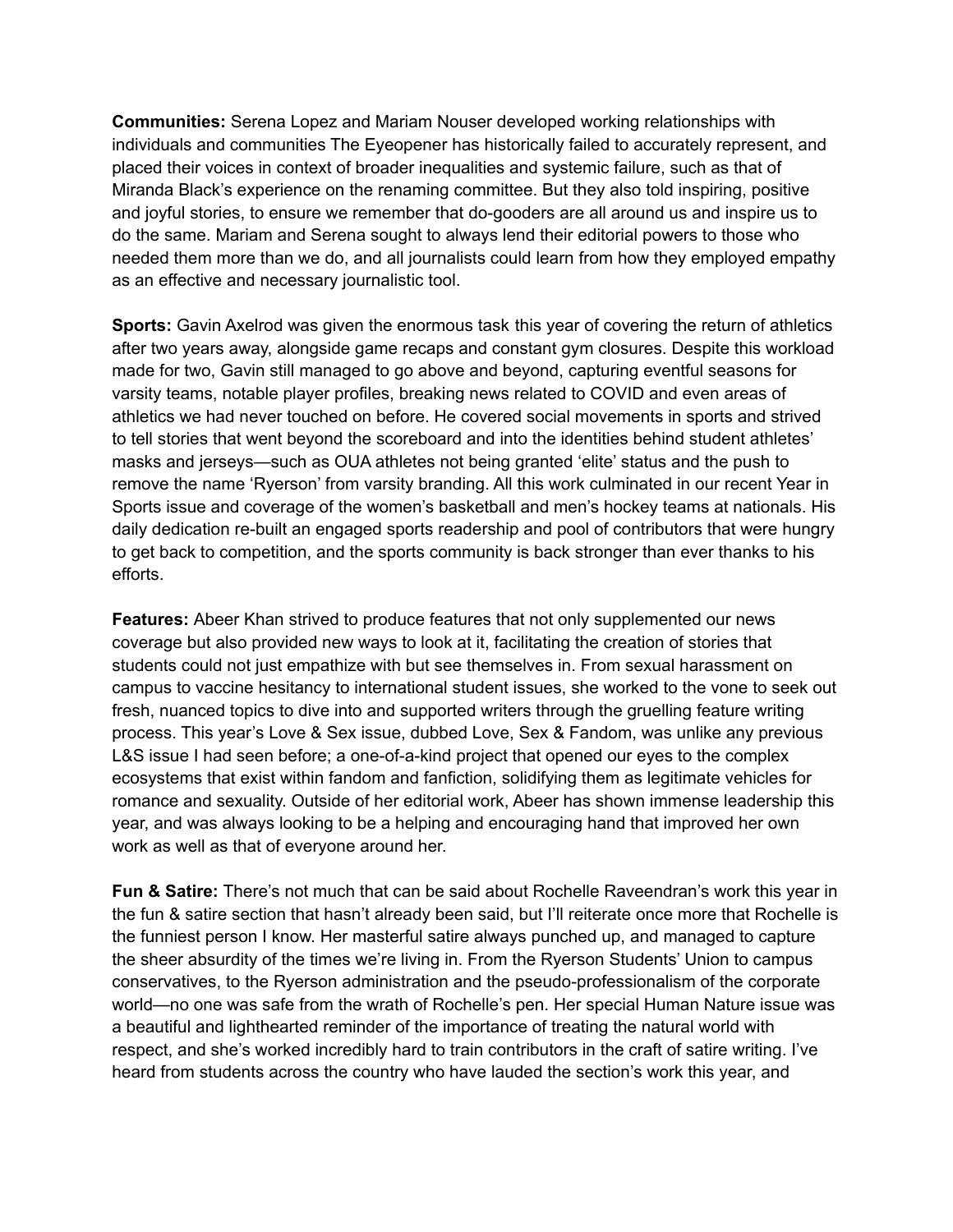Rochelle serves as a constant reminder that satire is often the most effective journalistic criticism we have to offer.

**Media:** Sonia Khurana and Norah Kim revitalized the media section this year through accessible videos and multimedia that brought important information and analysis directly to our social feeds. After being away from campus for so long, it was incredible to see and hear students in our media section once again give their thoughts on issues and be engaged members of our community. From videos diving into campus reopenings to the renaming, Sonia and Norah made a case for multimedia journalism as a core part of the work we do while teaching contributors in video editing and production. Both Sonia and Norah always looked for ways to support the editorial work of section editors and bring it to new audiences, and we can be sure that we our audiences expanded because of them.

**Photo:** Jes Mason, Laila Amer and Vanessa Kauk's visual work was the backbone of our publication this year. From Jes' efforts to keep The Eye's photojournalism alive—shooting rallies, anti-vax protests, the statue toppling and countless shoots—to Laila and Vanessa's beautiful, professional-quality graphic and illustrations, these three made a case for the importance of visual journalism in conditions meant to restrict it. Their print and digital covers always managed to capture the essence and complex feelings surround campus events in singular images, and their work on all of our special issues this year are the only reason we were able to deliver them in such spectacular fashion. The photo team also built up a dedicated base of photo contributors who managed to make visuals on par with their own. They also established accessibility as a core part of the photo section, which continues to be a standard across all sections. Without Jes, Laila and Vanessa, none of our journalism would have had the reach or impact that was necessary to facilitate meaningful change.

**Online:** Alexandra Holyk, Abby Hughes and Dhriti Gupta gave me peace of mind throughout this turbulent year, knowing they would be the last lines of defence on news stories and that they would be there to catch whatever I missed. Their leadership brought our work to an unbelievable amount of new readers, as they prioritized non-traditional social platforms such as TikTok and Instagram to reach students who may not be reading our news stories, but deserve to have news reach them regardless. They created accessible graphics and worked with all sections of the paper to grow our brand and voice, while upkeeping The Eye's reputation as an outlet that's fun and punchy, but produces amazing journalism. I cannot thank them enough for being my go-to consulting team and providing me with fresh perspectives that helped me make tough decisions. Their work, which doesn't often get the spotlight that other sections do, is the main reason this paper ran smoothly all year and I'm grateful to them for running our digital operations with confidence and grace.

**Web:** Doug Nguyen and Farhan Sami solidified their web developer positions as essential to a modern student publication, working with us to create amazing microsites and elevate our digital delivery of special issues. They produced five unique microsites this year, raising the standard for digital student journalism and design. Their perspectives as outsiders to journalism proved invaluable, showing us the potential non-traditional forms of media can have. Both Doug and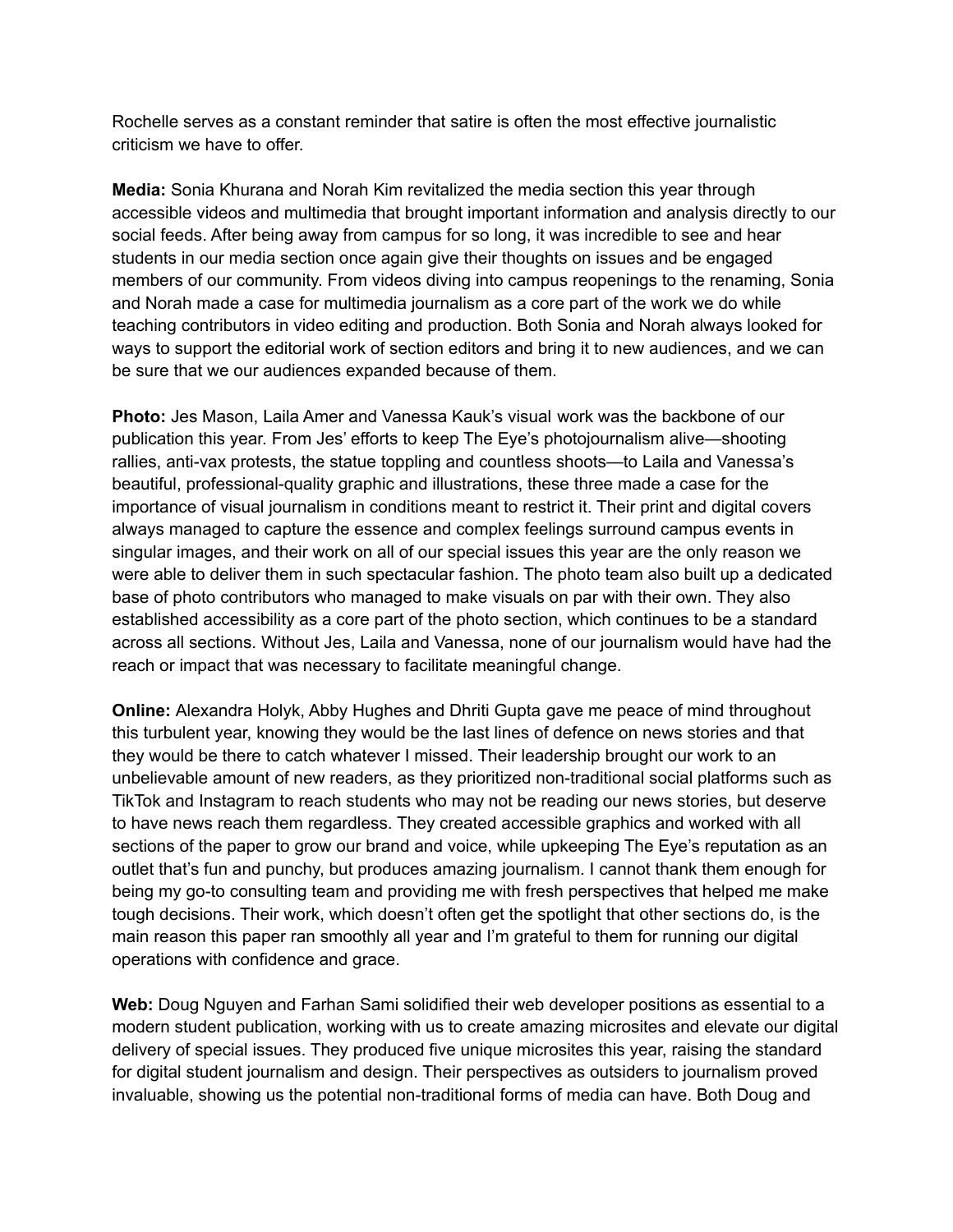Farhan quickly became essential members of our team and worked incredibly well with all editors, picking up slack for our lack of coding and tech knowledge. I know that these now-permanent web developer positions will help The Eyeopener keep up with the constantly evolving standards of 21st century journalism and I can leave knowing Farhan and Doug forever changed the course of this publication.

# **LOOKING FORWARD**

Volume 56 and its editor-in-chief have a daunting but exciting task ahead of them: figuring out how The Eyeopener will operate in a brave new post-pandemic world. COVID-19 has changed everything, and if next year proves to be the first fully in-person academic year since 2018-19, The Eyeopener must continue to innovate itself and adapt to the changing environment on campus and in the broader media landscape.

One major responsibility to tackle will be the return to weekly print, or if weekly print will return at all or in some other capacity. Further, I recommend organizing a new, streamlined process for producing microsites, as delivering special issues through separate processes for print and digital proved to be quite strenuous this year.

Another priority should be the hiring of a web developer dedicated solely to revamping our main website, theeyeopener.com, which has not been updated since at least 2016. We had originally given this task to our web developers, but most of their paid working hours during the semester were dedicated to developing microsites. It's become clear that this task is too large to accomplish alongside the microsites, and there should be one web developer or designer dedicated solely to the main website. It might be preferable to aim for completion of this task by the fall 2022 semester, so that website changes and updates don't interfere with our production schedule during the school year.

I would also recommend the next editor-in-chief consider adding back editorial positions that were lost when the Student Choice Initiative was implemented in fall 2020. While we were able put a second sports editor position back up for election this semester—which will be crucial if athletics return at 100% capacity next year—I believe our coverage and reach would greatly benefit from adding back a second media editor and a podcast producer so we can bring our podcast, The Ear-opener, back to life.

Lastly, I encourage next year's editor-in-chief and masthead to take full advantage of our office and resources to build back our community that has been somewhat fractured in recent years. Find new ways to engage Ryerson students and the broader community through events like equity training, Eyelumni talks, giveaways and collaborations with other student groups on campus. I have no doubt that we are at our best, both professionally and personally, when we can all be in the same room to connect, support and build off each other's work—and break the rules, together.

# **FINAL THOUGHTS**